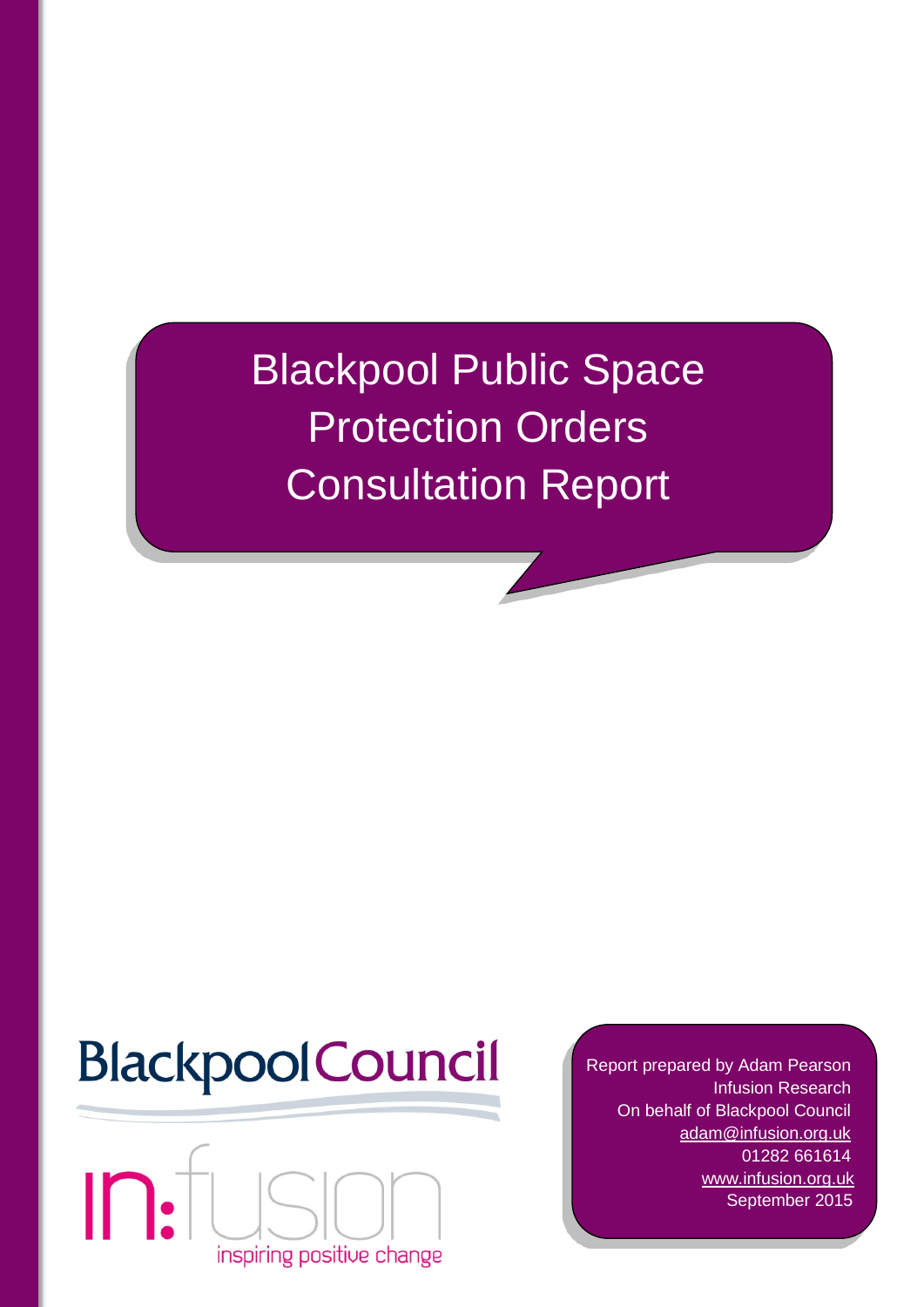# **Contents**

|                | 1.1 |  |
|----------------|-----|--|
|                | 1.2 |  |
|                | 1.3 |  |
| 2              |     |  |
|                | 2.1 |  |
|                | 2.2 |  |
|                | 2.3 |  |
| 3              |     |  |
| $\overline{4}$ |     |  |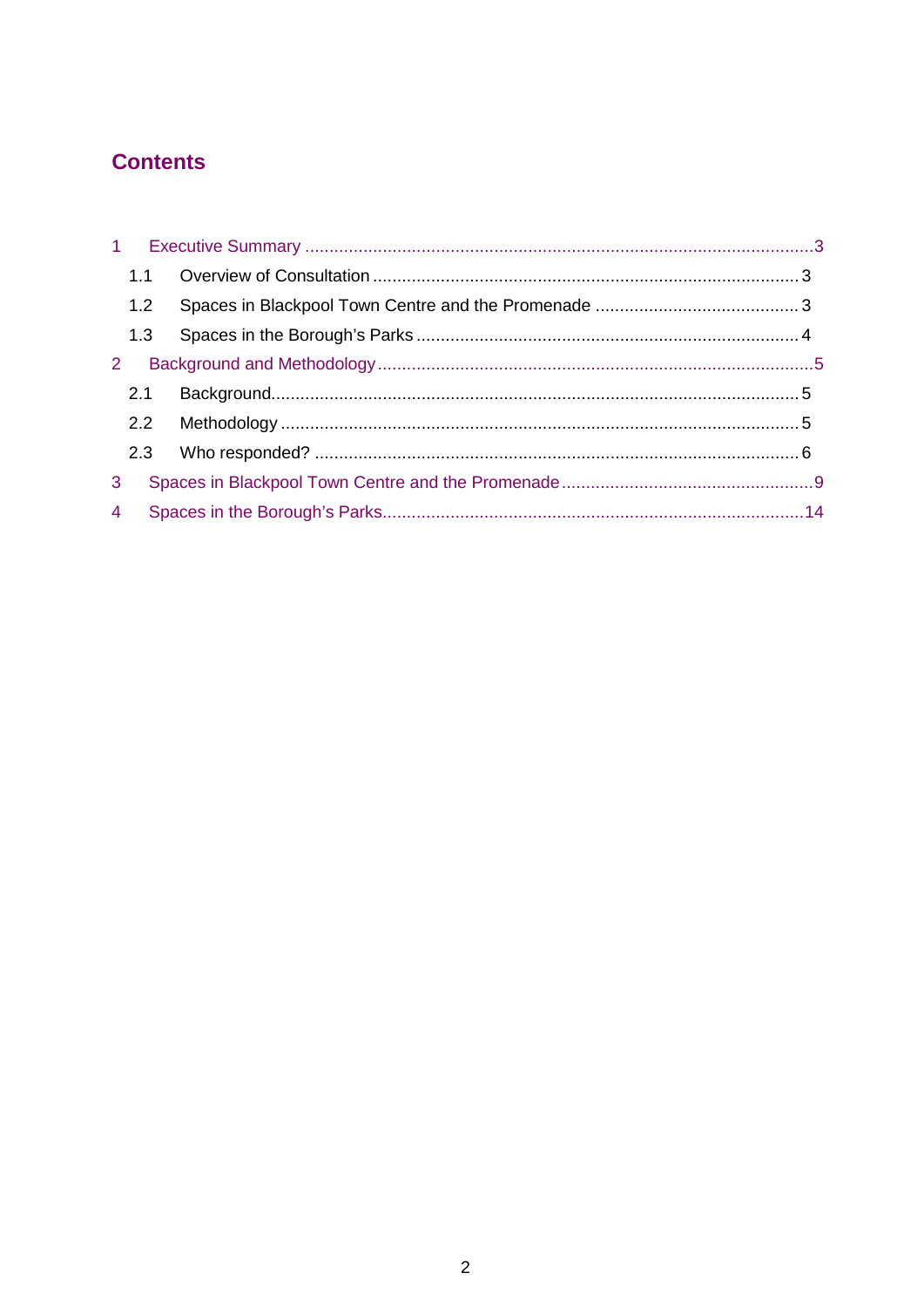## <span id="page-2-1"></span><span id="page-2-0"></span>**1 Executive Summary**

#### **1.1 Overview of Consultation**

- A public consultation on proposals relating to protection orders in Blackpool Town Centre, the Promenade and the Borough's Parks ran from 11 June to 31 August 2015
- The approach included an open-access online survey, paper copies available in public areas such as libraries and children's centres, and face-to-face street interviews with residents in the town centre
- The consultation was supported by a programme of promotion and engagement including an article in the Your Blackpool newspaper, social media engagement and press releases
- A total of 1,062 responses to the consultation were received, comprising of 750 street interviews, 134 online submissions and 178 paper returns – this represents a high level of public interest and engagement in the consultation

#### **1.2 Spaces in Blackpool Town Centre and the Promenade**

- <span id="page-2-2"></span>• 73% of respondents to the consultation visit Blackpool town centre at least once a week and the majority of people (81%) go shopping when in the town
- The following three anti-social behaviours are considered to be a very or fairly big problem in Blackpool town centre and the Promenade by at least three in five respondents:
	- o People loitering around cash machines and shop entrances (71%)
	- o People drinking in the street (68%)
	- o People selling joke books or magazines not for legitimate charities (63%)
	- People selling 'lucky charms' or heather (56%), people engaging others in card scams and tricks (41%) and people using or smoking legal highs in public (40%) are, relatively, less of a problem
	- Comments suggest people are fed up and in some cases intimidated by 'drunks' and 'beggars'
	- There is a strong level of agreement for all protection orders proposed for Blackpool town centre and the Promenade – 87% strongly or tend to agree that the Council should prohibit drinking in the street and loitering around cash machines and shop entrances
	- Indeed, there was general support in the subsequent comments for strong enforcement action to tackle these anti-social behaviour issues in Blackpool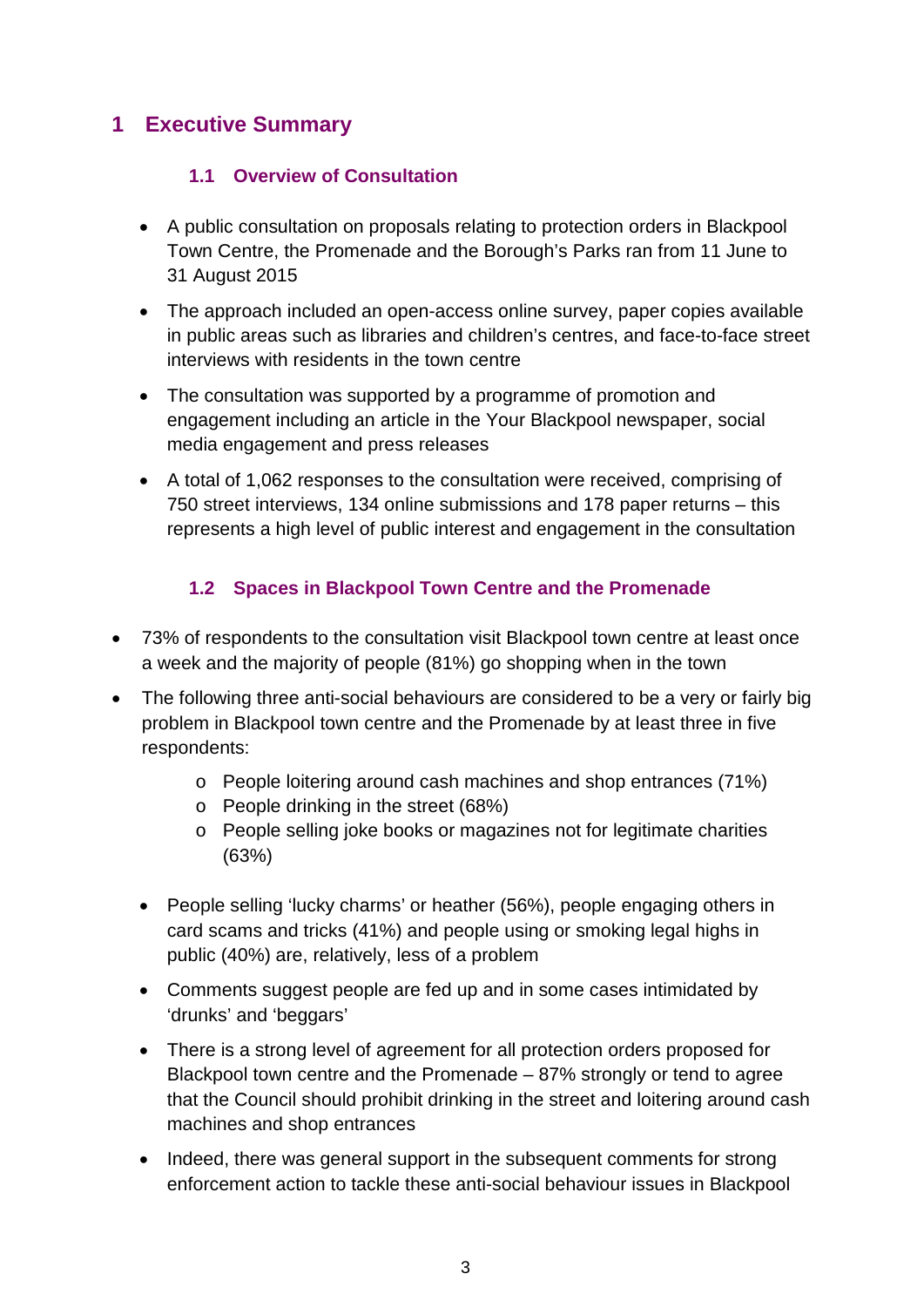town centre and the Promenade, supported by a general sense of dissatisfaction with the level of anti-social behaviour in these areas

• Although some were sceptical whether the Council has the resources to implement effectively and if it will even make any difference

#### **1.3 Spaces in the Borough's Parks**

- <span id="page-3-0"></span>• 61% of consultation respondents visit a local park at least once a week
- Of those who do visit a local park, four in five do so for recreational activities and 37% go to walk a dog
- The 'issues' relating to the Borough's parks are considered less of a problem (percentages refer to a very or fairly big problem) to respondents when compared to the problems in the town centre and the Promenade:
	- o People causing harassment, alarm, distress or vandalism (44%)
	- o Substance misuse, including alcohol (47%)
	- o Vehicles driving or parked within parks and green open spaces (15%)
	- o Commercial activities, such as group fitness training and commercial dog walking (8%)
	- o Remote controlled water, air or land based vehicles (6%)
- Comments received suggest that dog-related issues are considered more of a problem in the Borough's parks, particularly dog fouling and dogs off leads
- The highest level of agreement for the proposals relating to parks is for taking action against people causing anti-social behaviour or vandalism and banning substances (78% strongly or tend to agree with both)
- The level of agreement is lower for the remaining proposals around commercial activities, vehicular access and remote controlled vehicles, but more people do agree with them than disagree
- Like earlier comments, respondents would also like to see proposals to tackle dog-related issues, such as enforcement of dog fouling and designated off lead areas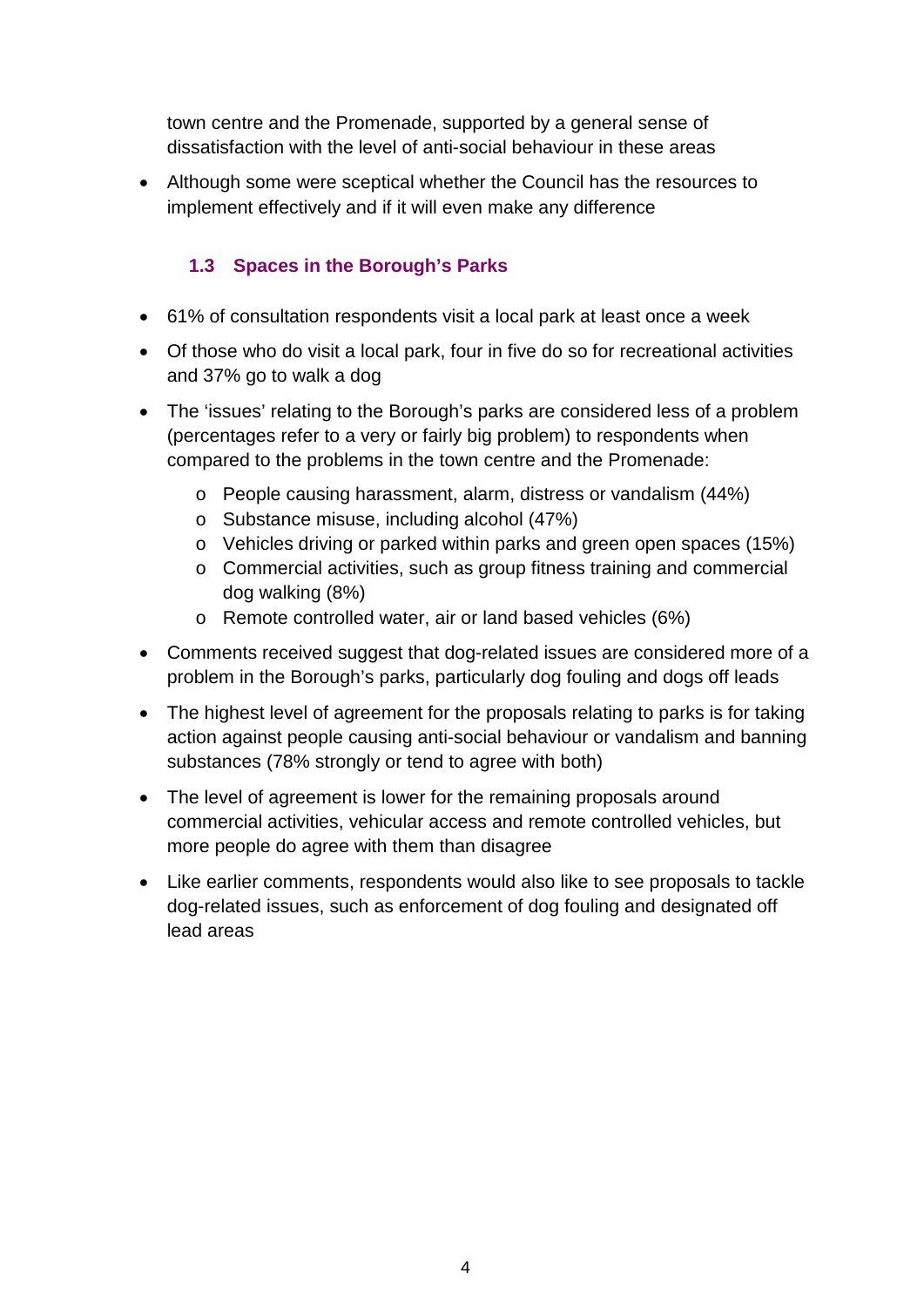# <span id="page-4-0"></span>**2 Background and Methodology**

#### **2.1 Background**

<span id="page-4-1"></span>On 20 October 2014, the government implemented the Anti-Social Behaviour, Crime and Policing Act 2014. The purpose of this Act is to give local authorities and the police more effective powers to tackle anti-social behaviour, providing better protection for victims and communities.

Amongst these new tools and powers are Public Space Protection Orders (PSPOs), which are designed to stop individuals or groups committing certain types of antisocial behaviour in public spaces. It is for each individual local authority to determine what behaviours they want to make the subject of a PSPO.

Local authorities, when considering implementing a PSPO must consult with the Chief Officer of Police, the Police Crime Commissioner, whichever community representatives the local authority deems appropriate and, as far as is practicable, with the owner or occupier of the land in question.

Blackpool Council took responsibility for targeted engagement and consultation with the stakeholders including the Chief Officer of Police, Hounds Hill Shopping Centre, Visit Blackpool and Pubwatch.

Infusion Research, a local authority partnership, was commissioned to deliver a proactive programme of consultation with local residents, given the impact any proposed PSPOs would have on people visiting Blackpool town centre, the Promenade and the Borough's parks.

#### **2.2 Methodology**

<span id="page-4-2"></span>The PSPO public consultation ran from 11 June to 31 August 2015. Residents and stakeholders could have their say in a number of ways:

- 1. An open-access online survey was developed and hosted on the Council's website. This was widely promoted through Council social media accounts, the Your Blackpool resident newspaper, the CVS e-newsletter and press releases.
- 2. Paper questionnaires were distributed to all libraries and children's centres in the Borough. This enabled those without access to the internet to have their say.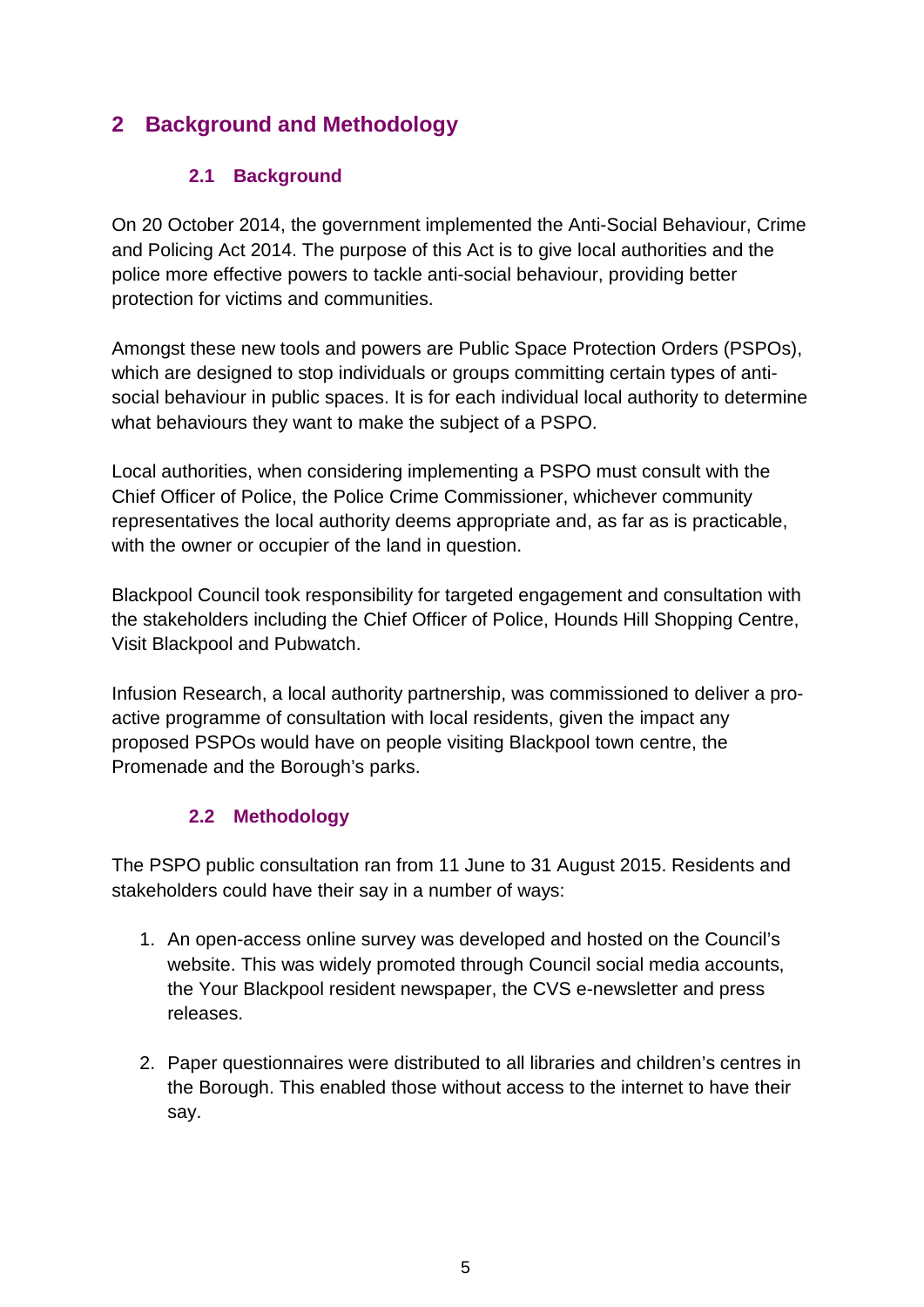3. Pro-active engagement with residents was undertaken through face-to-face interviews in Blackpool town centre and a range of parks across the Borough.

A total of **1,062 responses** were received to the PSPO consultation, consisting of:

- 750 face-to-face interviews
- 134 online responses
- 178 paper returns, which included 16 completed surveys from local businesses after paper copies were distributed via the Blackpool BID partnership

A further 141 people were consulted during face-to-face interviewing but due to a technical issue with the survey application, which the software provider was unable to resolve, it has not been possible to capture the responses and thus analyse this data.

Analysis throughout this report is based on the overall sample of responses to the consultation. However, it is worth noting that the level of agreement and type of comments received tended to differ depending on the response method. Generally, residents interviewed face-to-face were more reserved and considered whereas some online responses were stronger and, in some cases, vitriolic.

Any example comments within this report are not necessarily representative of all consultation respondents.

#### **2.3 Who responded?**

<span id="page-5-0"></span>Three quarters of respondents to the consultation provided a full Blackpool Unitary Authority postcode. 13% gave either a partial FY postcode or refused to give it at all. Due to the open-access nature of consultation it was not possible to limit participation to local residents only.



#### **Figure 2.1: What is your home postcode? (base – 1,062)**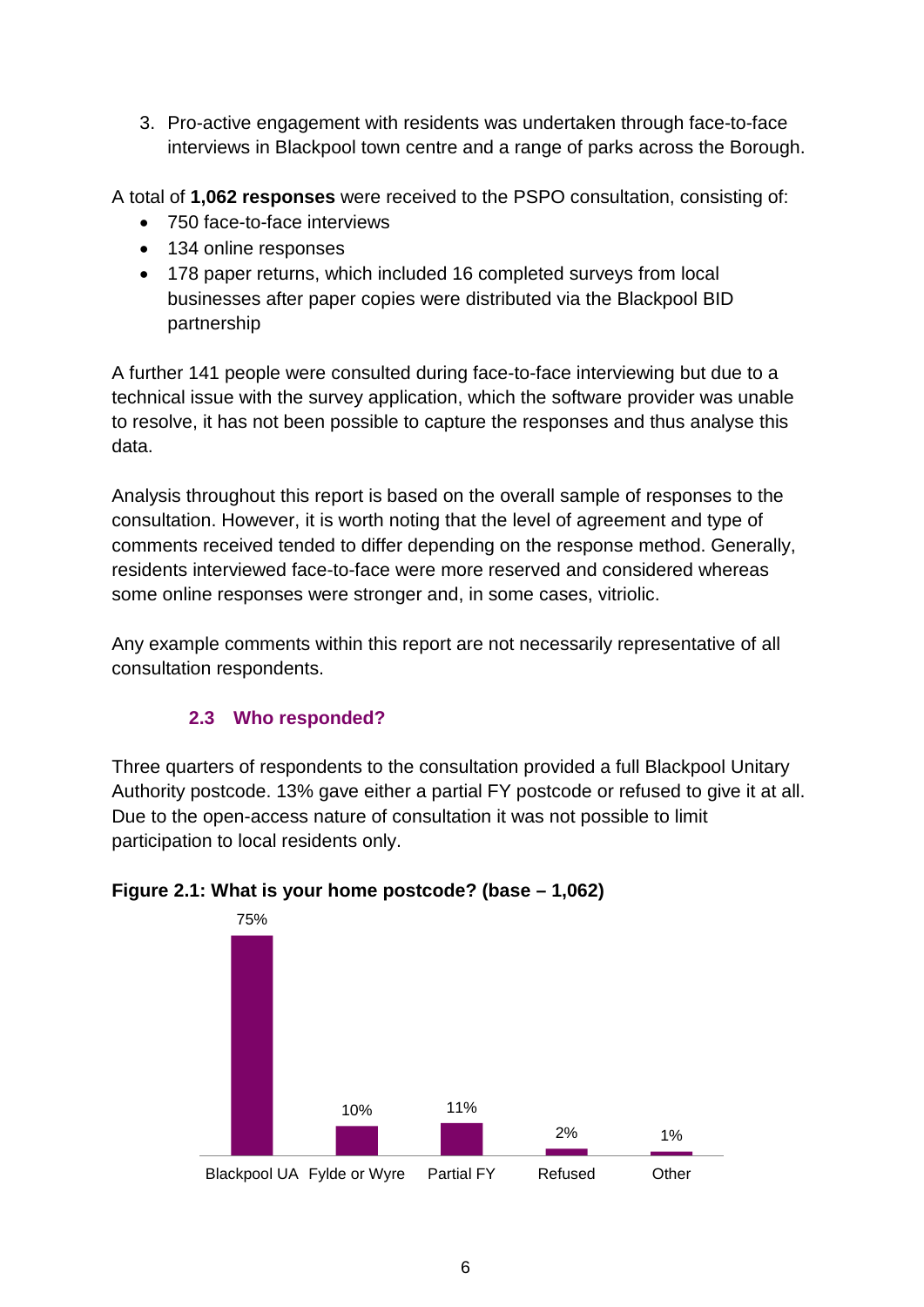Respondents to the consultation were asked if they have any children across a range of age groups. Three in ten do not have any children. 54% have children aged 16 or under.



**Figure 2.2: Do you have any children in the following age groups? (base – 1,045)**

More females than males responded to the consultation. Comparatively, based on the 2011 Census the Blackpool population consists of 49% males and 51% females.

**Figure 2.2: What is your gender? (base – 1,022)**



Respondents to the consultation sit within a range of age groups and this broadly reflects the population profile of Blackpool. One in four respondents are aged 34 or younger which represents a good response from the younger age groups who are usually more difficult to reach. Conversely, residents aged 65 or over are slightly underrepresented.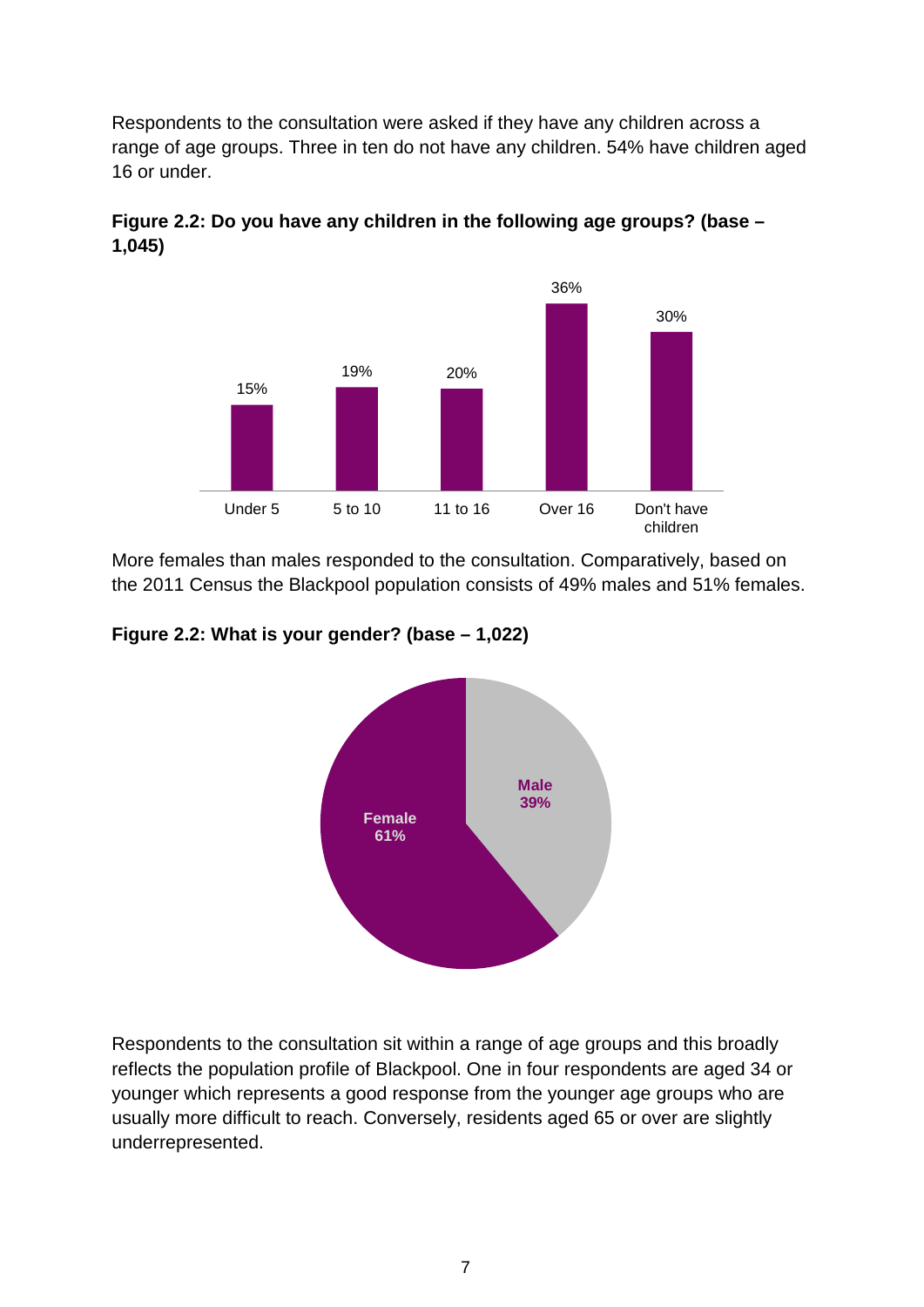

**Figure 2.3: Of the following age groups, which do you fall into? (base – 1,054)**

16% of respondents indicated that they have a long standing illness or disability. Of those, 58% consider this illness or disability to limit their daily activities.

**Figure 2.4: Do you have a long standing illness or disability? (base – 913)**



96% of people who responded to the consultation were of White British ethnicity.

91% consider themselves to be heterosexual, with a further 3% indicating gay or lesbian and 5% preferring not to say.

69% indicated that they are Christian and 29% do not identify with any religion.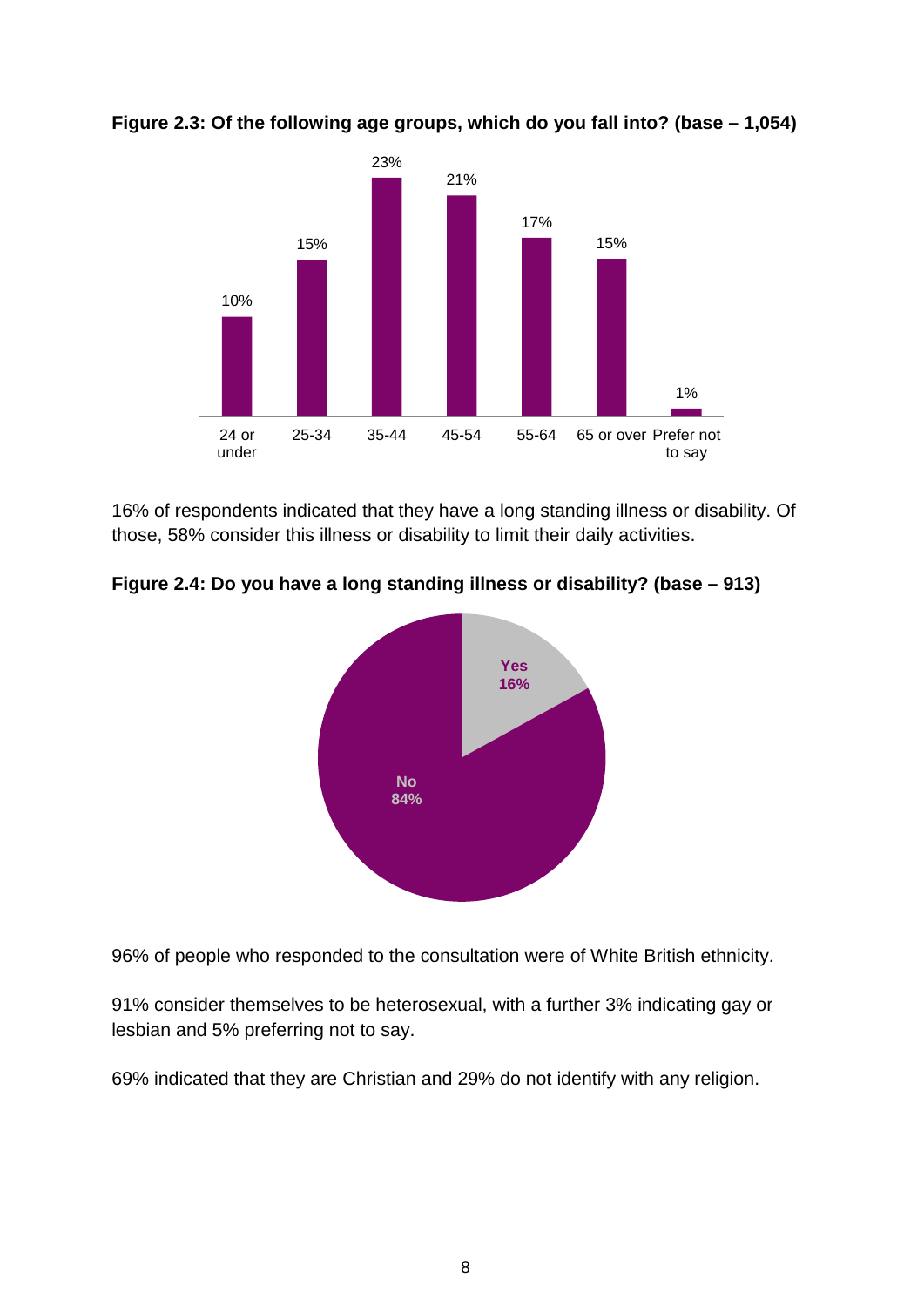### <span id="page-8-0"></span>**3 Spaces in Blackpool Town Centre and the Promenade**

Around two in five of the consultation respondents visit Blackpool town centre almost every day. Cumulatively, 73% visit the town centre at least once a week.



#### **Figure 3.1: How often do you visit Blackpool town centre? (base – 1,046)**

In terms of what people use in the town centre, the most common activity is shopping, followed by visiting restaurants or cafes.

The younger age groups are more likely to visit the town centre for the bars and nightlife (49% of 16 to 24 year olds).

The 'other' reasons include walks along the Promenade, visiting the library and as a meeting point with friends and family.

#### **Figure 3.2: What do you use Blackpool town centre for? (base – 1,041)**

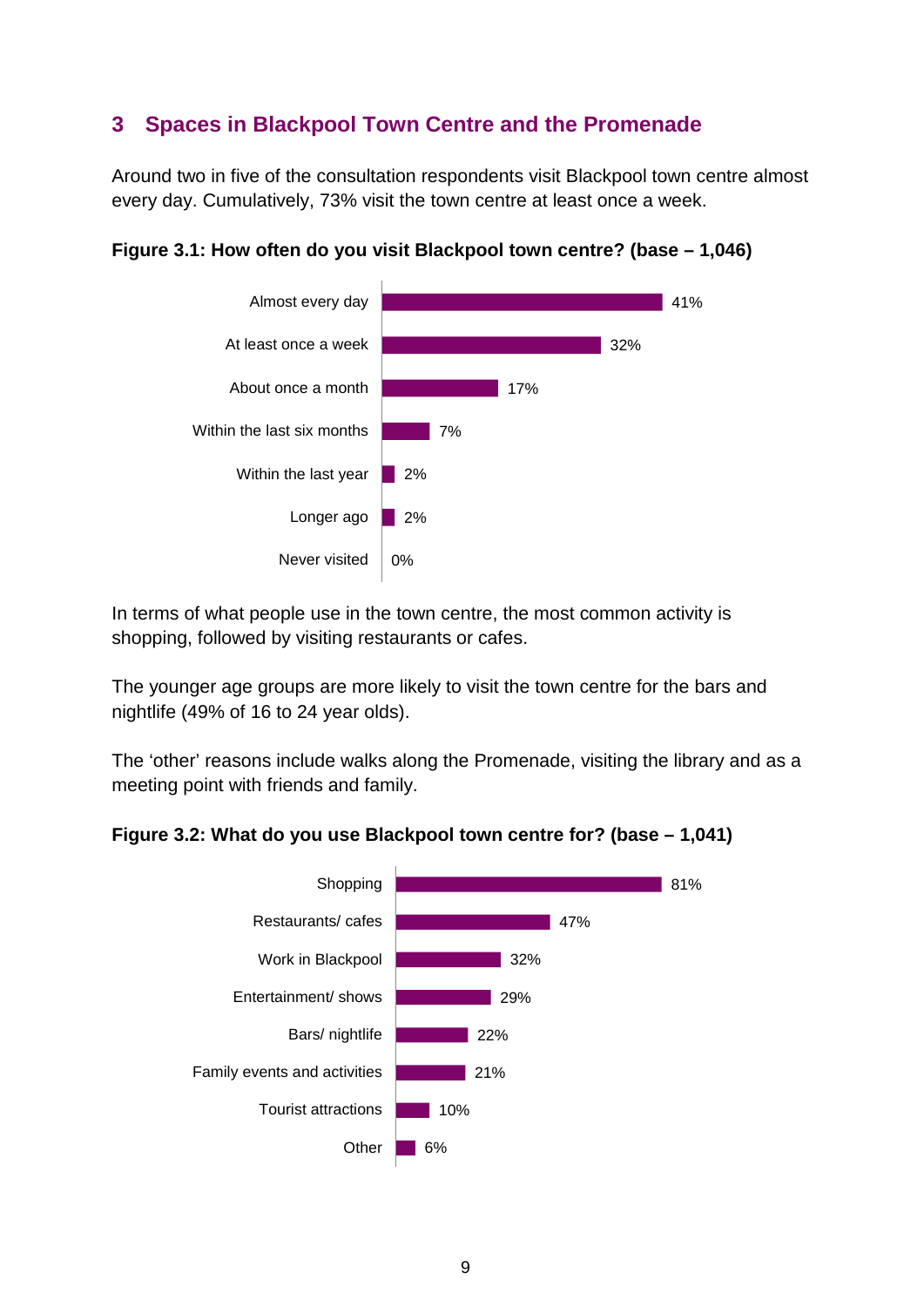The consultation asked how much of a problem a range of anti-social behaviour issues are in Blackpool town centre and the Promenade.

The biggest issue appears to be people loitering around cash machine and shop entrances. 71% consider it to be a very or fairly big problem and this rises to 76% for those who visit the town centre almost every day.

This was closely followed by people drinking in the street, people selling joke books or magazines not for legitimate charities and people selling 'lucky charms' or heather.

#### **Figure 3.3: How much of a problem, if at all, do you think each of the following are in Blackpool town centre and the Promenade? (base – 1,053)**



Respondents were then asked if they had any comments to make on the issues and any impact on them.

The word cloud in figure 3.4 summarises the main topics emerging from these, with beggars and drinking dominating the comments. The comments below exemplify the impact these are having on some people.

I am fed up of beggars on the streets around the town centre and also the drunks in the shelter next to the north pier

I find some of the drinkers/beggars quite intimidating at times, their appearance can be off putting when in the street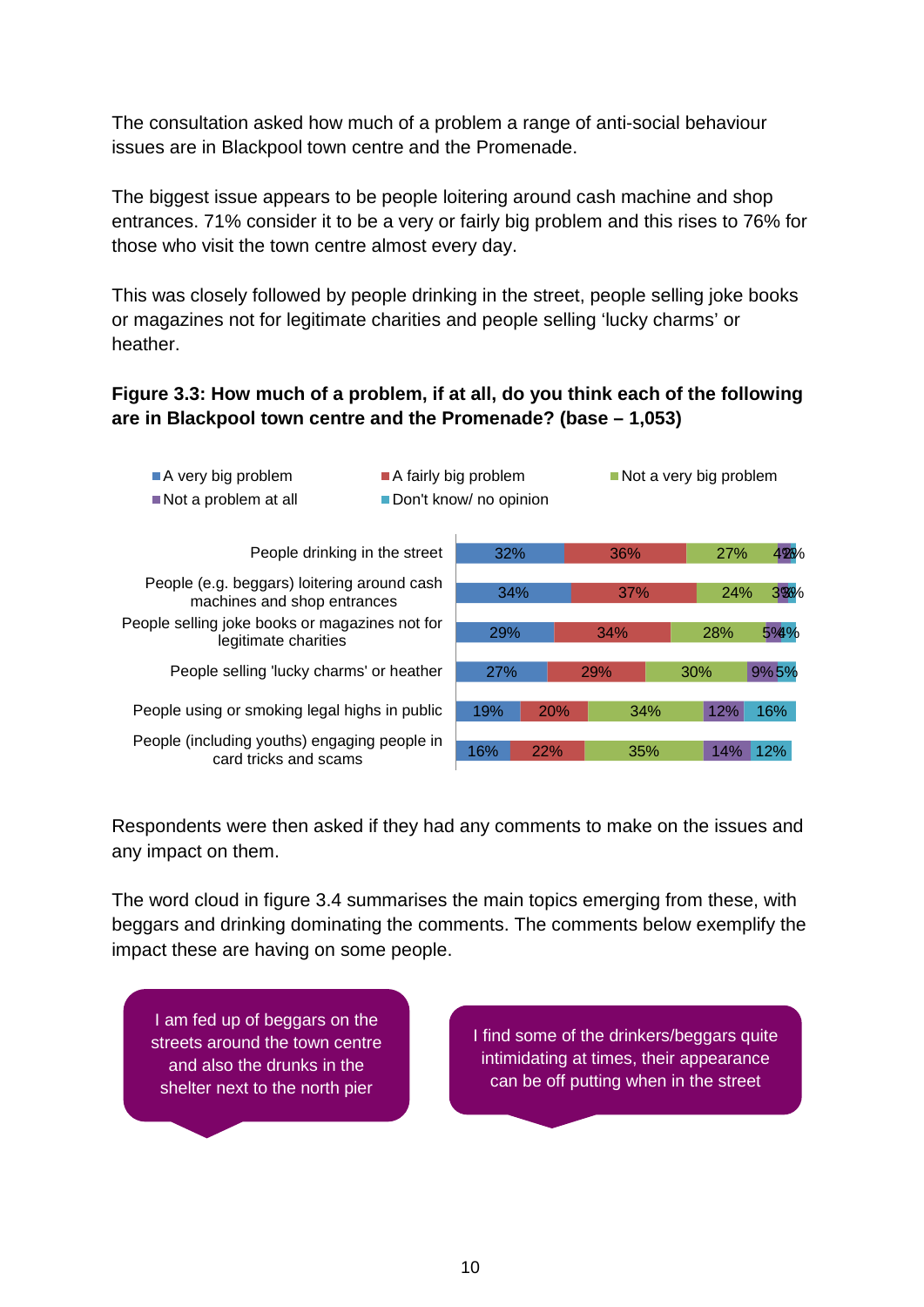**Figure 3.4: Do you have any comments to make on these issues and any impact on you? (base – 297)**



Following this, the consultation asked if there is anything else which people consider to be a problem in Blackpool town centre and the Promenade. A range of views were expressed, some elaborating on problems listed in the consultation, some identifying other anti-social behaviour problems whilst others took the opportunity to comment on other issues in the town centre.

What is clear through many of the comments is the level of dissatisfaction with the various anti-social behaviours they observe in Blackpool town centre and along the Promenade.

The main comments were around:

- Reiterating the problems caused by beggars and charity collectors in the street
- A number of dog-related issues such as dog fouling and dogs off leads or out of control
- A range of comments referring to the cleanliness of the town, in particular the level of litter, presence of graffiti and a lack of bins
- Various problems relating to roads and the use of them in the town centre and long the Promenade, in particular the amount of traffic and speeding vehicles and cyclists
- Several references to the problems caused by drug addicts and drug dealing in the town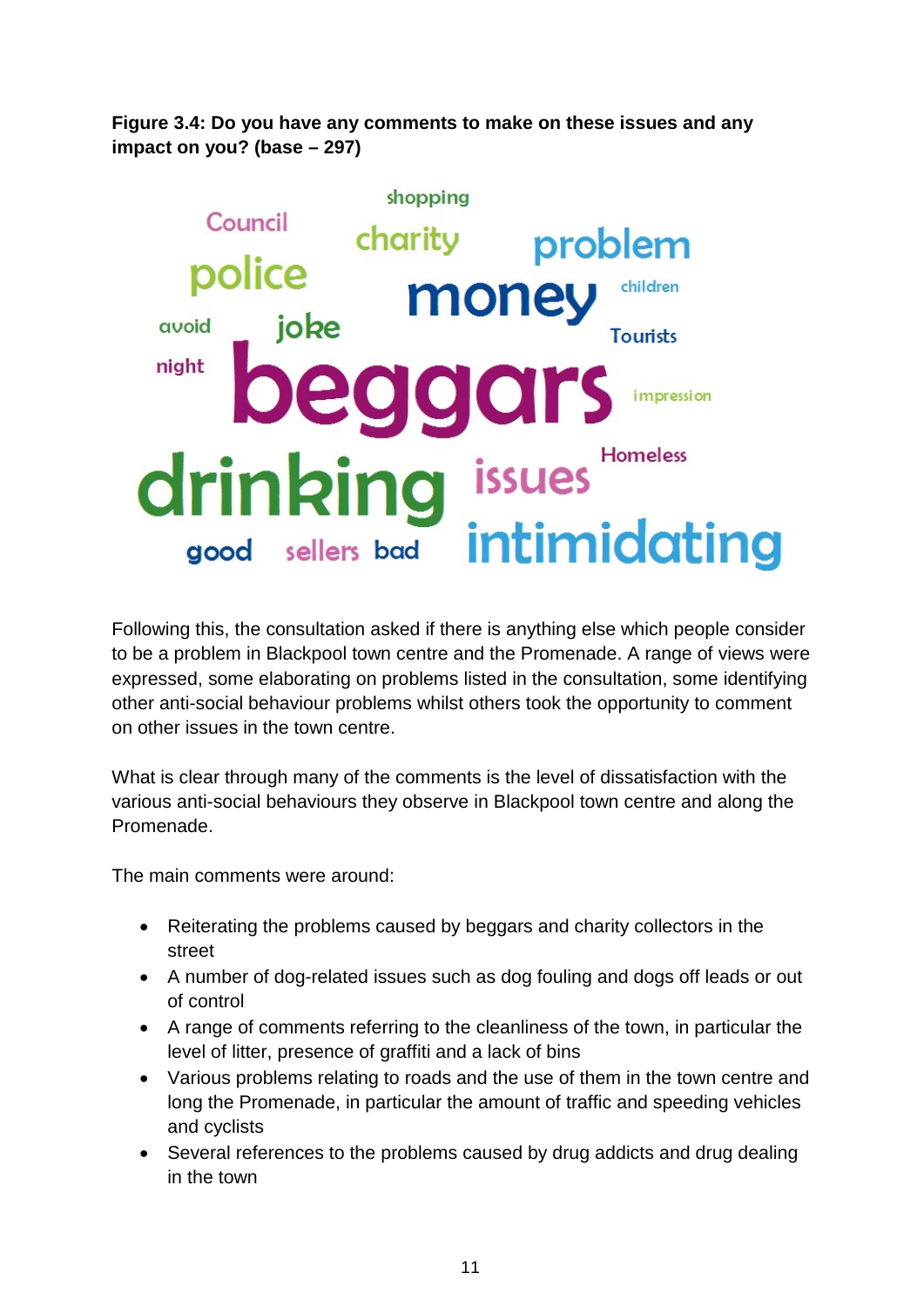- A mix of other anti-social behaviour issues considered a problem in Blackpool, including fighting, rowdy and inappropriate stag and hen parties and people urinating in the street
- Relating to a number of these problems, some people feel there is a lack of CCTV and police control in Blackpool
- Whilst not an anti-social behaviour issue, there were a range of comments relating to parking problems in Blackpool town centre
- Moreover, the feeding of pigeons and seagulls is considered a problem in the town and particularly along the Promenade for some people

Respondents to the consultation were then asked to what extent they agree or disagree with a range of protection order proposals. Strong levels of agreement can be seen for all proposals, with the highest being for prohibiting people drinking in the street and prohibiting people loitering around cash machines and shop entrances (87% strongly or tend to agree with both after rounding).

Older respondents were more likely to agree with the proposals. For example, 93% of people aged 65 or over strongly or tend to agree with the proposal to prohibit people drinking in the street.

#### **Figure 3.5: To what extent do you agree or disagree with the following proposals relating to protection orders in the town centre and the Promenade? (base – 1,055)**



*\*Note that percentages from 'tend to disagree' to 'don't know/ no opinion' were below 5% and have not been displayed in figure 3.5*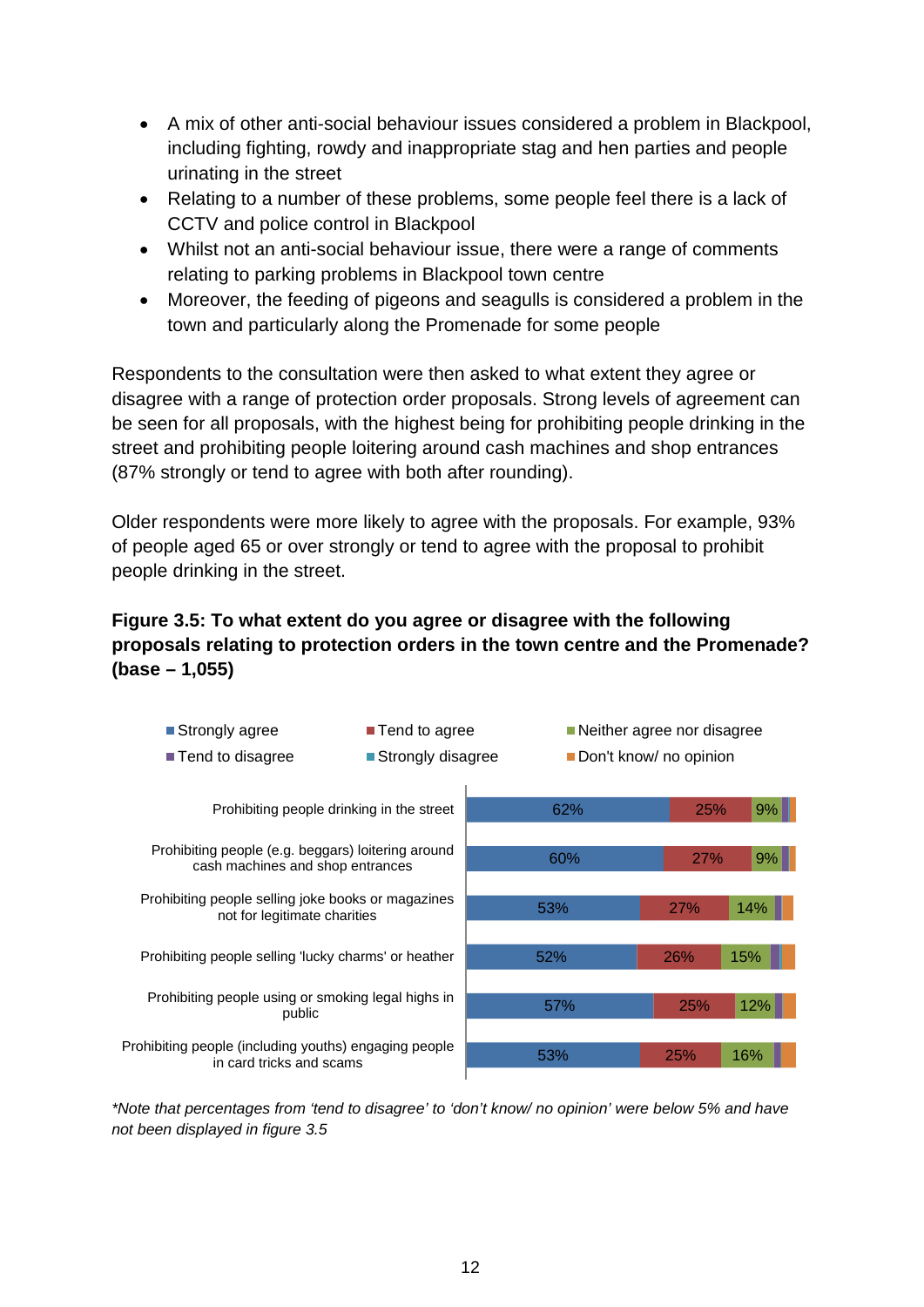Figure 3.6 compares the proportion of people who think the various behaviours are a problem with the proportion who agree with prohibiting them. For all proposals the level of agreement is higher than the percentage of people who consider them to be a problem. For example, 39% feel that people smoking legal highs is a problem in Blackpool town centre but 82% agree that it should be prohibited.

#### **Figure 3.6: Problems in the town centre and the Promenade compared with the level of agreement for prohibiting them (base – 1,053)**



People were then asked if they had any comments to make about any of the proposals relating to protection orders in the town centre and the Promenade. The main themes within the comments expressed are:

- A general backing from many respondents to implement the proposals and take a strong enforcement stance to tackle anti-social behaviour issues
- Some queried why these proposals are not already in place and what the difference is with existing measures such as alcohol-free zones
- A number of respondents were keen to remind the Council that measures should be in place to protect and help vulnerable people through this process, such as homeless people
- There was some scepticism around whether the protection orders will work and really make a difference, with a concern being that the Council might not have the resources to implement effectively
- Some respondents suggested that the police should play a key role in the implementation and enforcement of any protection orders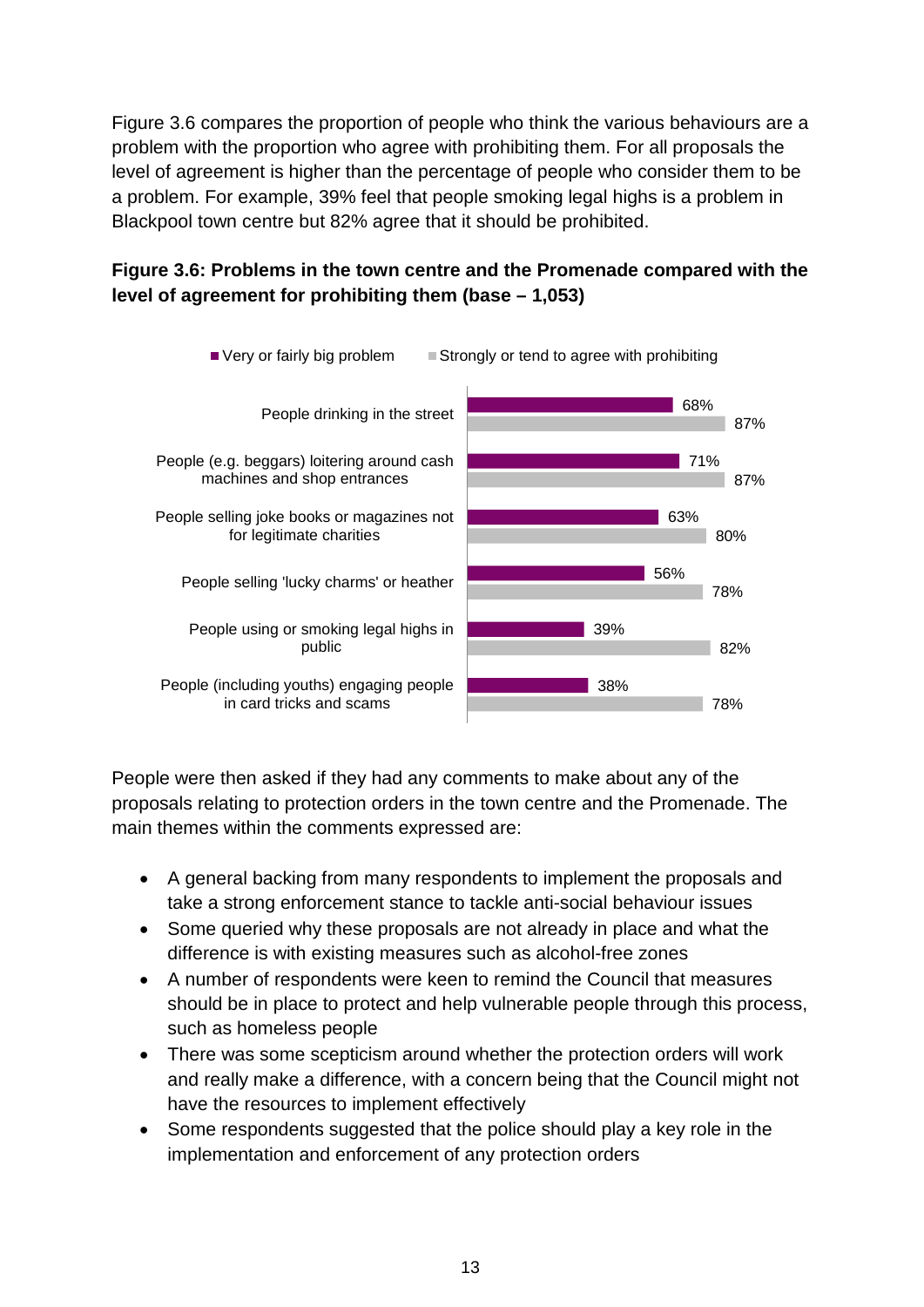# <span id="page-13-0"></span>**4 Spaces in the Borough's Parks**

Over a quarter of the respondents (27%) who responded to this section visit a local park almost every day (note that some people did not feel able to contribute to this section, hence the lower base rate compared to the town centre section). A further 34% visit a park at least once a week. Just 1% have never visited a local park.

71% of people with children aged 10 or under visit a local park at least once a week compared to 49% of people who do not have any children.



**Figure 4.1: How often do you visit a local park? (base – 943)**

Those people who do visit a local park were then asked what they use it for. Around three quarters use a park for general recreation, and this is higher amongst those with children aged 16 or younger. 37% of people who visit a local park do so to walk a dog, rising to 51% amongst the 45 to 54 age group.

**Figure 4.2: What do you use your local park for? (base – 900)**

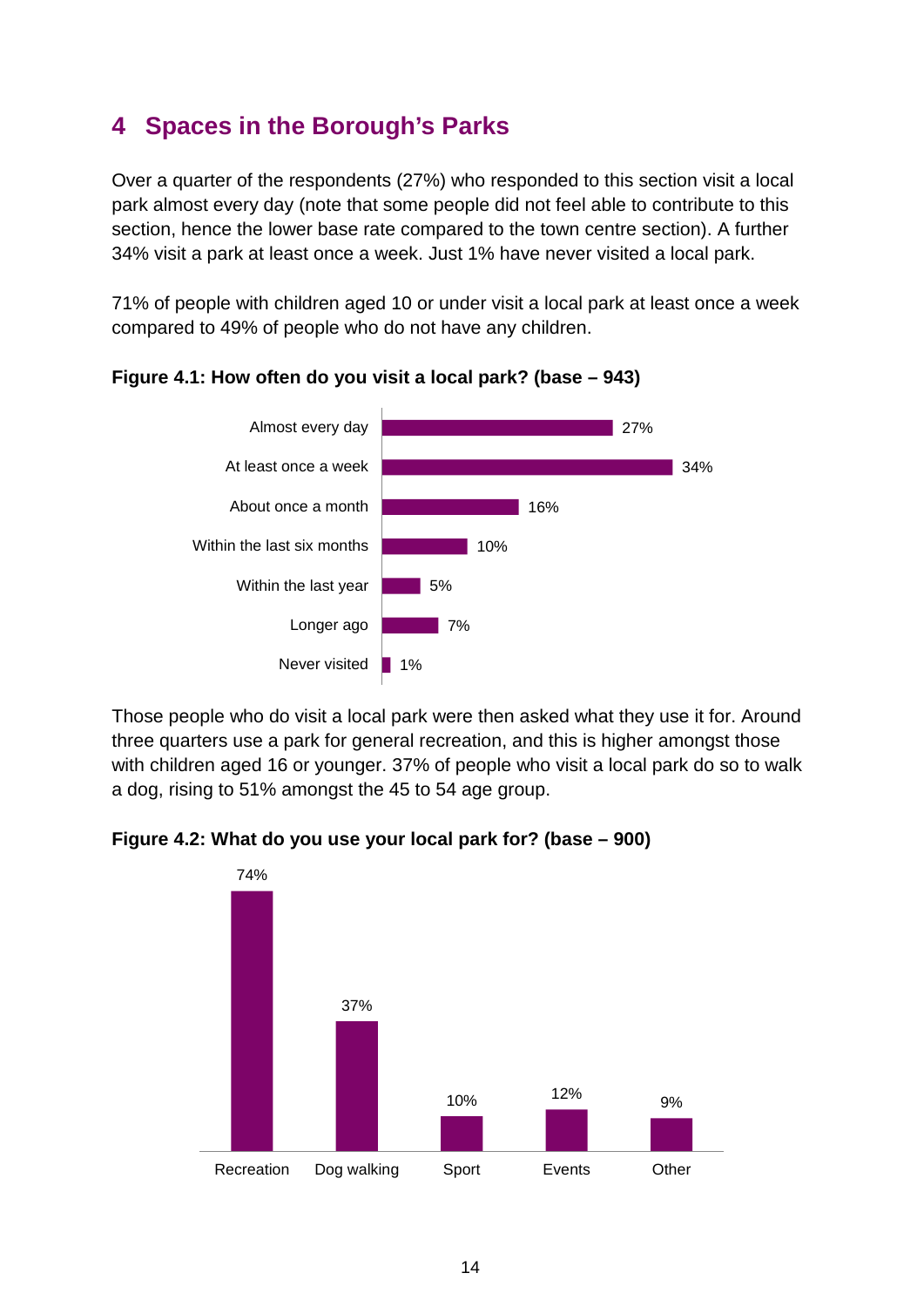The consultation asked how much of a problem a range of issues are in Blackpool's parks.

The biggest problems in local parks appear to be substance misuse, including alcohol, and people causing harassment, alarm, distress or vandalism.

Only 8% and 6% respectively consider commercial activities (such as dog walking and group fitness training) and the use of remote controlled water, air or land based vehicles to be a very or fairly big problem in Blackpool's parks.

#### **Figure 4.3: How much of a problem, if at all, do you think each of the following are in the Borough's parks? (base – 933)**



Respondents were then asked if they had any comments to make on the issues and any impact on them. Dogs were a common subject within many of the comments, particularly in relation to dog fouling, being off leads and behaving dangerously. Some people suggest that dogs around parks are scaring children.

There were a number of comments referring to the behaviour of younger people, particularly teenagers, with some feeling that there is too much swearing, shouting and intimidating behaviour in parks. However, this view is not representative of all the comments expressed.

Figure 4.4 overleaf is a word cloud which highlights the main topics and words within the comments. The bigger the word, the more often it was referred to by respondents.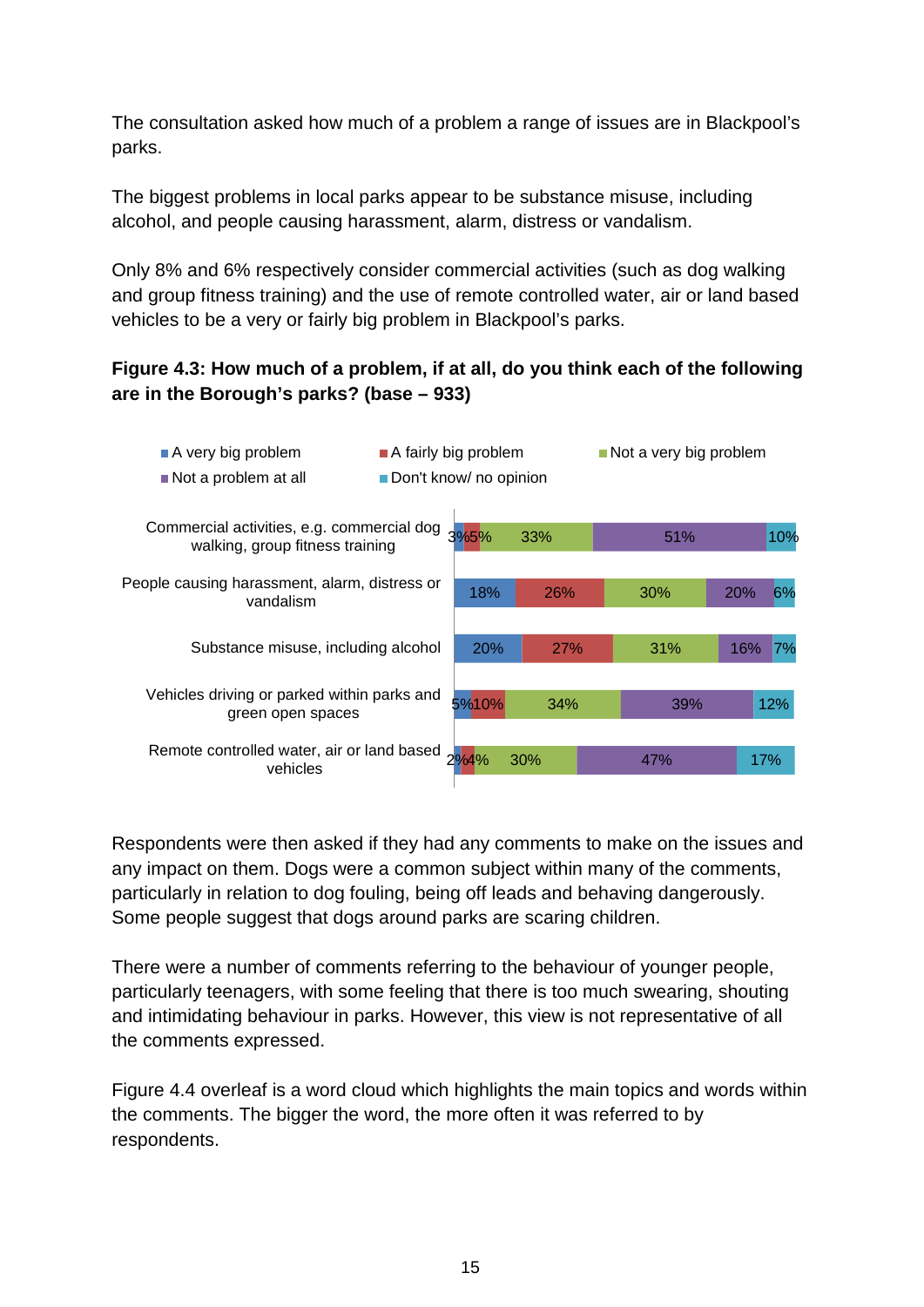**Figure 4.4: Do you have any comments to make on these issues and any impact on you? (base – 142)**

# playing problem kids safe night youths leads vandalism good ople police c Children drinking council

The consultation also gave people the opportunity to suggest anything else which they consider to be a problem in the Borough's parks. Like the previous question, dog fouling and dogs off leads dominated many of the comments.

Other issues raised included littering and broken glass, inappropriate use of facilities (for example, playing football on bowling greens), inconsiderate cyclists and skateboarders, limited toilet and changing facilities, people smoking around young children and a lack of lighting.

Respondents to the consultation were then asked to what extent they agree or disagree with a range of protection order proposals in the Borough's parks.

The highest level of agreement for the proposals relating to parks is for taking action against people causing anti-social behaviour or vandalism and banning substances(78% strongly or tend to agree with both).

The level of agreement is lower for the remaining proposals but more do agree than disagree:

• 48% strongly or tend to agree that commercial activities should be regulated and licensed, 15% strongly or tend to disagree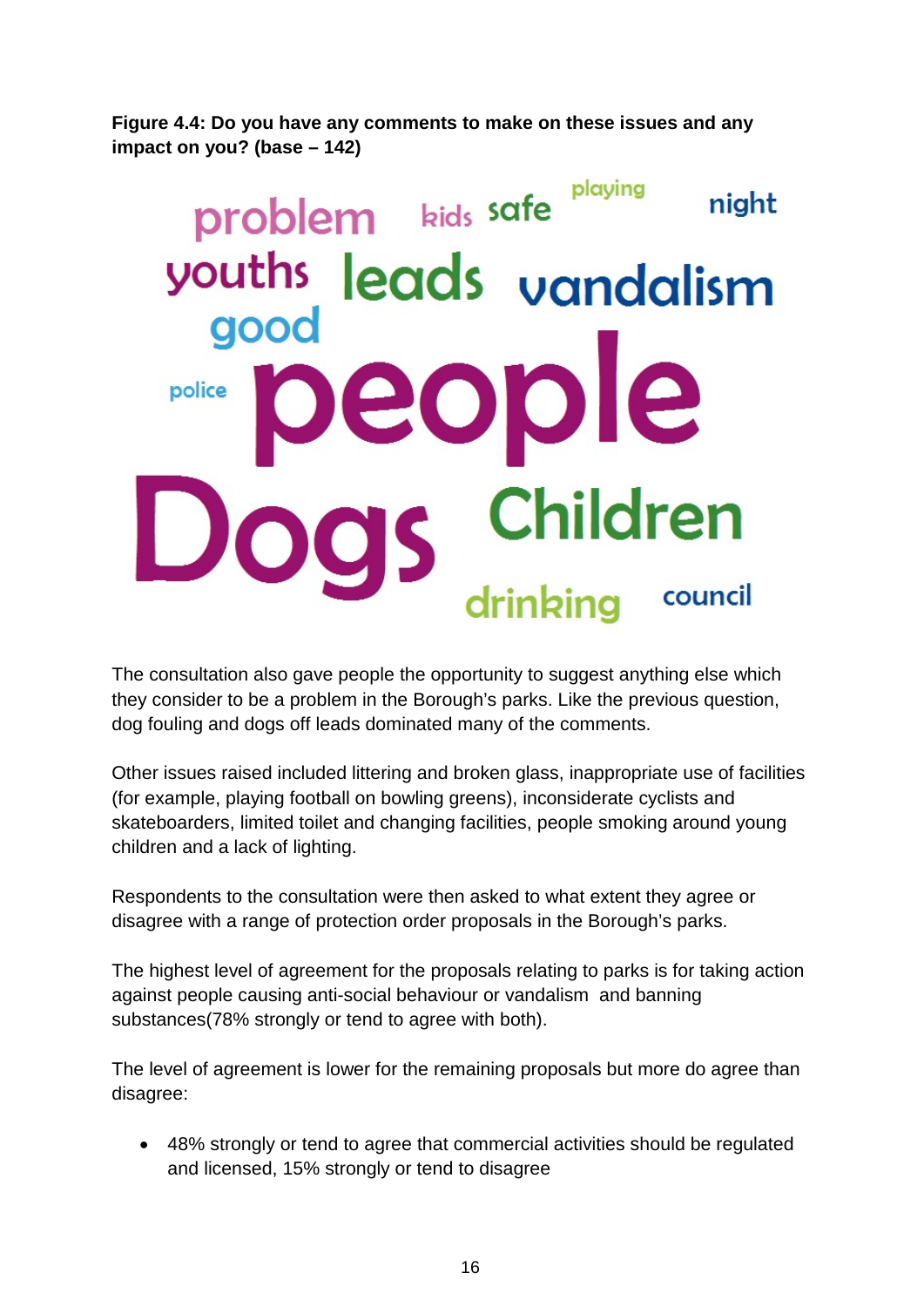- 48% strongly or tend to agree that vehicular access in parks and green open spaces should be licensed, 13% strongly or tend to disagree
- 39% strongly or tend to agree that the use of remote controlled vehicles should be restricted to designated areas, 14% strongly or tend to disagree

Respondents in older age groups were generally more likely to agree with the proposals.

For example, 86% of people aged 65 or over strongly or tend to agree with the proposal to take action against people causing anti-social behaviour or vandalism, compared to 73% of those aged 16 to 34.

#### **Figure 4.5: To what extent do you agree or disagree with the following proposals relating to protection orders in the Borough's parks? (base – 937)**



Figure 4.6 compares the proportion of people who think the various behaviours/ activities are a problem in the Borough's parks with the proportion who agree with prohibiting them.

Like in the town centre, for all proposals the level of agreement is higher than the percentage of people who consider them to be a problem.

Whilst only 8% of respondents consider commercial activities to be a very or fairly big problem in local parks, 48% strongly or tend to agree that they should be regulated and licensed.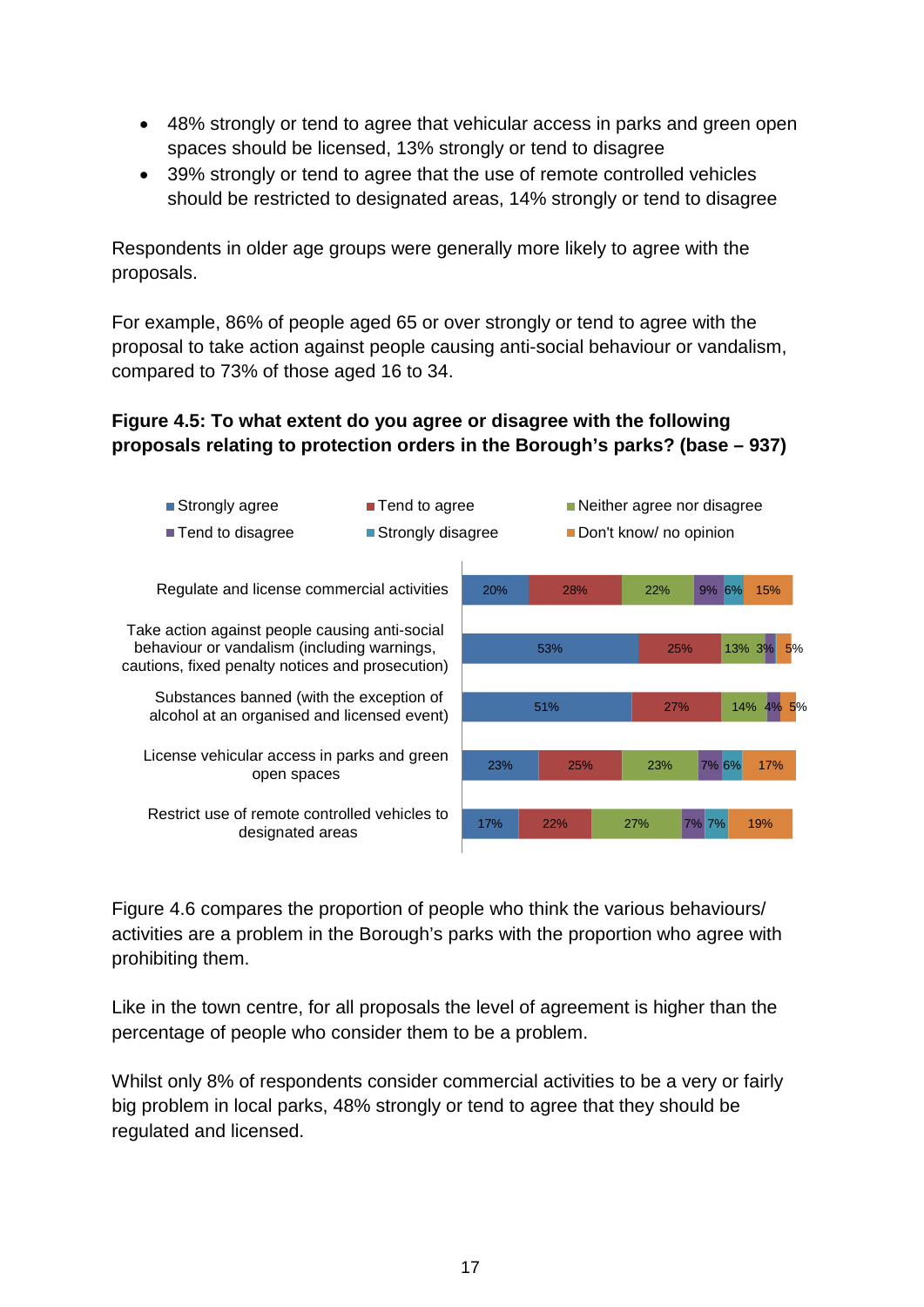#### **Figure 4.6: Problems in the Borough's parks compared with the level of agreement for prohibiting them (base – 933)**



To unpick the level of agreement further, figure 3.7 highlights the difference in opinion between those people who visit a local park at least once a week and those who visit less frequently.

Regular visitors are more likely to agree to take action against people causing antisocial behaviour or vandalism and with the proposal to ban substances. However, they are less likely to agree with restricting the use of remote controlled vehicles when compared with those who occasionally visit a local park.

#### **Figure 4.7: % who strongly or tend to agree with proposed parks protection orders, by frequency of visit to a local park (base – 647 for at least once a week, 275 for less frequent)**